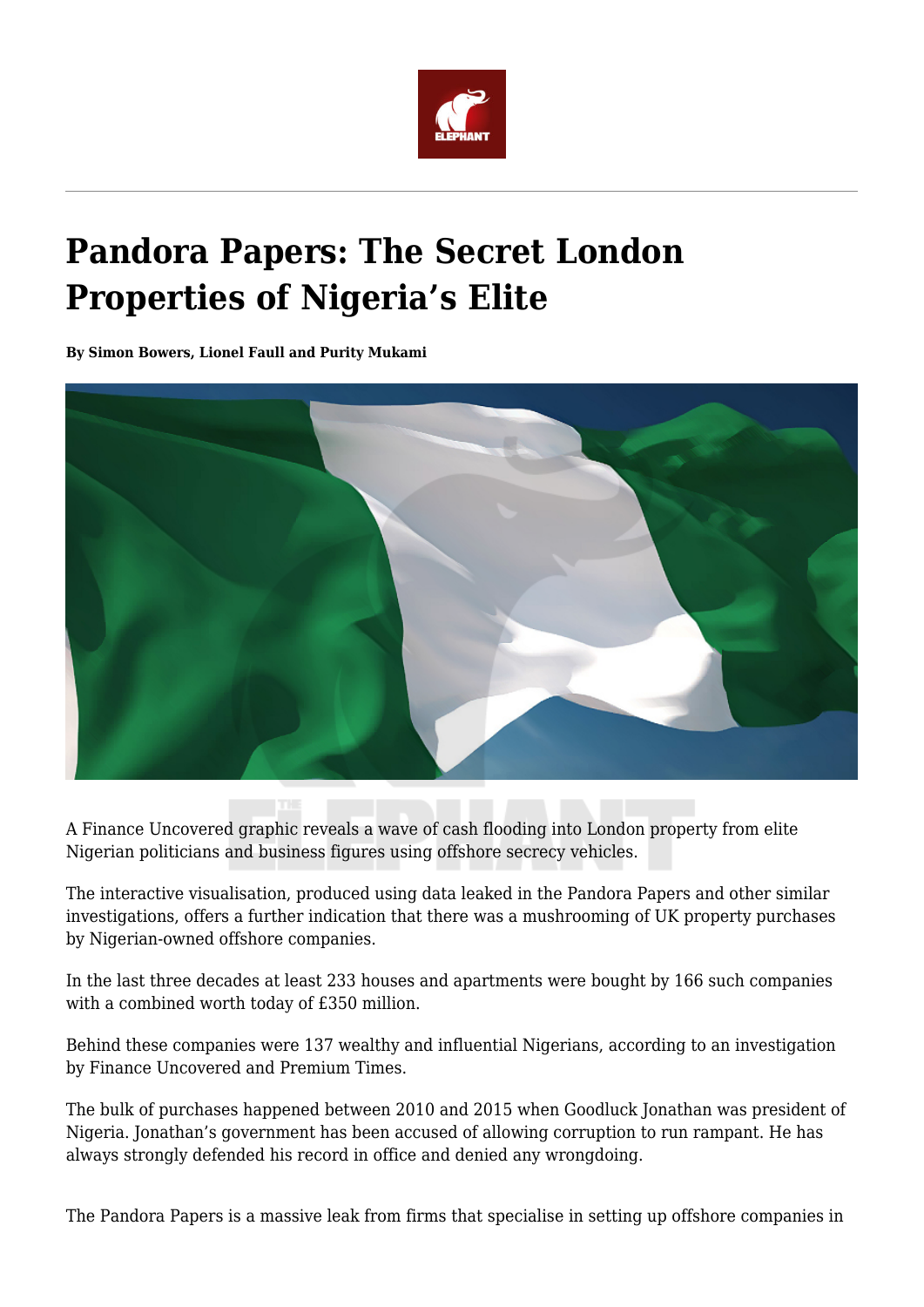territories such as the British Virgin Islands and Panama. The leaked documents have allowed journalists from all over the world to lift the corporate veil and reveal the companies' true owners. The project was organised and led by the International Consortium of Investigative Journalists [\(ICIJ\)](https://www.icij.org/investigations/pandora-papers).

It is not against the law to secretly buy British properties using anonymous offshore companies. Finance Uncovered has seen no evidence in the Pandora Papers that money used to buy houses or apartments in the UK represents the proceeds of corruption or other criminality.

Indeed, many specialist advisers have routinely recommended clients invest in this manner to legally avoid tax.

Journalists from the [BBC,](https://www.bbc.co.uk/news/uk-58792393) [The Guardian](https://www.theguardian.com/news/2021/oct/05/pandora-papers-reveal-true-owners-offshore-held-uk-property-london) and Finance Uncovered, spent months matching the names of company owners found in the Pandora Papers with UK Land Registry records to discover who really bought hundreds of UK properties.

In addition, Finance Uncovered then teamed up with Premium Times to apply similar analysis to previous data leaks, including the Panama Papers and FinCEN FIles.

The result is the most comprehensive dataset ever published focusing on rich and powerful Nigerians who have secretly bought UK property.

## **Stella Oduah**

The property owners include Nigeria's former aviation minister Stella Oduah. Now 59, she served under Jonathan from 2011 until 2014 when she resigned amid serious corruption allegations, which she has denied.



Oduah (pictured above) was never charged on those allegations. But she has since been indicted on separate money laundering offences relating to an alleged fraud. Oduah, who remains a senator, has always denied accusations of wrongdoing.

Our investigation suggests she secretly bought London property.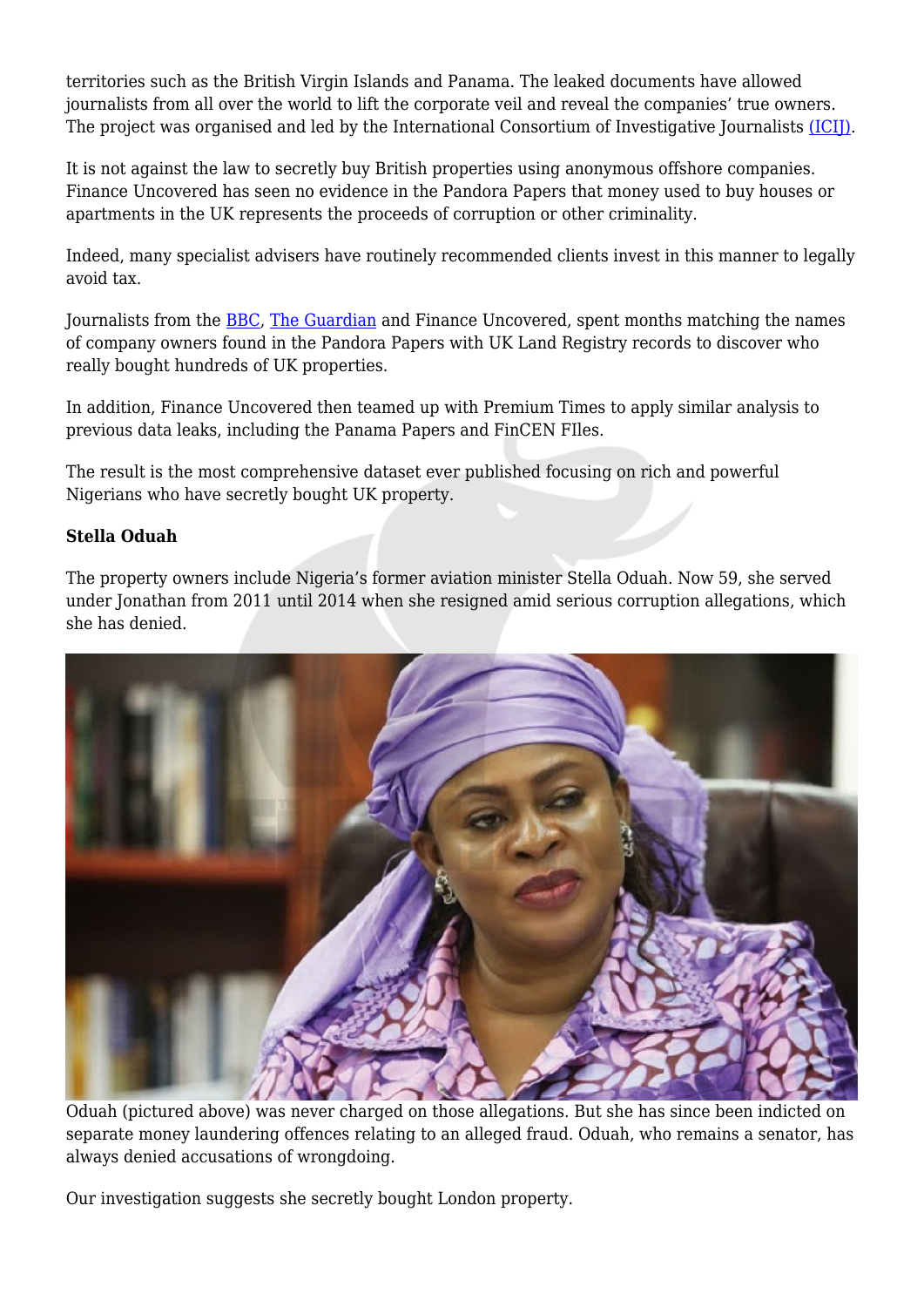We have seen a confidential US suspicious activity report by Deutsche Bank. It suggested that a company owned by Oduah made a suspicious payment of almost \$72,000 to a London property broker in 2012.

A search of Land Registry records then showed that one month later another company, registered in the Seychelles, paid £5.3 million for a London townhouse.

The Seychelles company shared a name with another one owned by the Oduah family.

We asked the former minister and the London property broker to confirm that Oduah, her family or associates, were involved in buying the London property but neither responded.

The Deutsche Bank suspicious activity report is part of the FinCEN Files, a leak of documents obtained by BuzzFeed News and shared with other journalists through the ICIJ.

It is not known whether any further action was taken as a result of the suspicious activity report.

## **Mohammed Bello Koko**

Another prominent figure whose property-owning company was discovered by reporters in the leaked data is Mohammed Bello Koko, 52, (pictured below) the finance director of the powerful Nigerian Ports Authority. He is also reportedly its acting managing director.

For much of his career he worked in banking, including 10 years at Zenith Bank, where he rose to be a deputy general manager.

According to the Pandora Papers, Bello Koko and his wife were the anonymous owners behind two companies incorporated in the BVI.



Searches at the Land Registry showed

that these companies bought five London properties between 2009 and 2017, for a combined total of almost £1.5 million. One of the properties has since been sold.

Elsewhere in the Pandora Papers, a 2017 letter from law enforcement officials in the BVI requested information about these BVI companies — together with seven others — in relation to an investigation into financial offences, including money laundering.

Alemán, Cordero, Galindo & Lee (Alcogal), the BVI registered agent for the companies, wrote back saying: "To the best of our knowledge, these companies do not have any assets or bank accounts